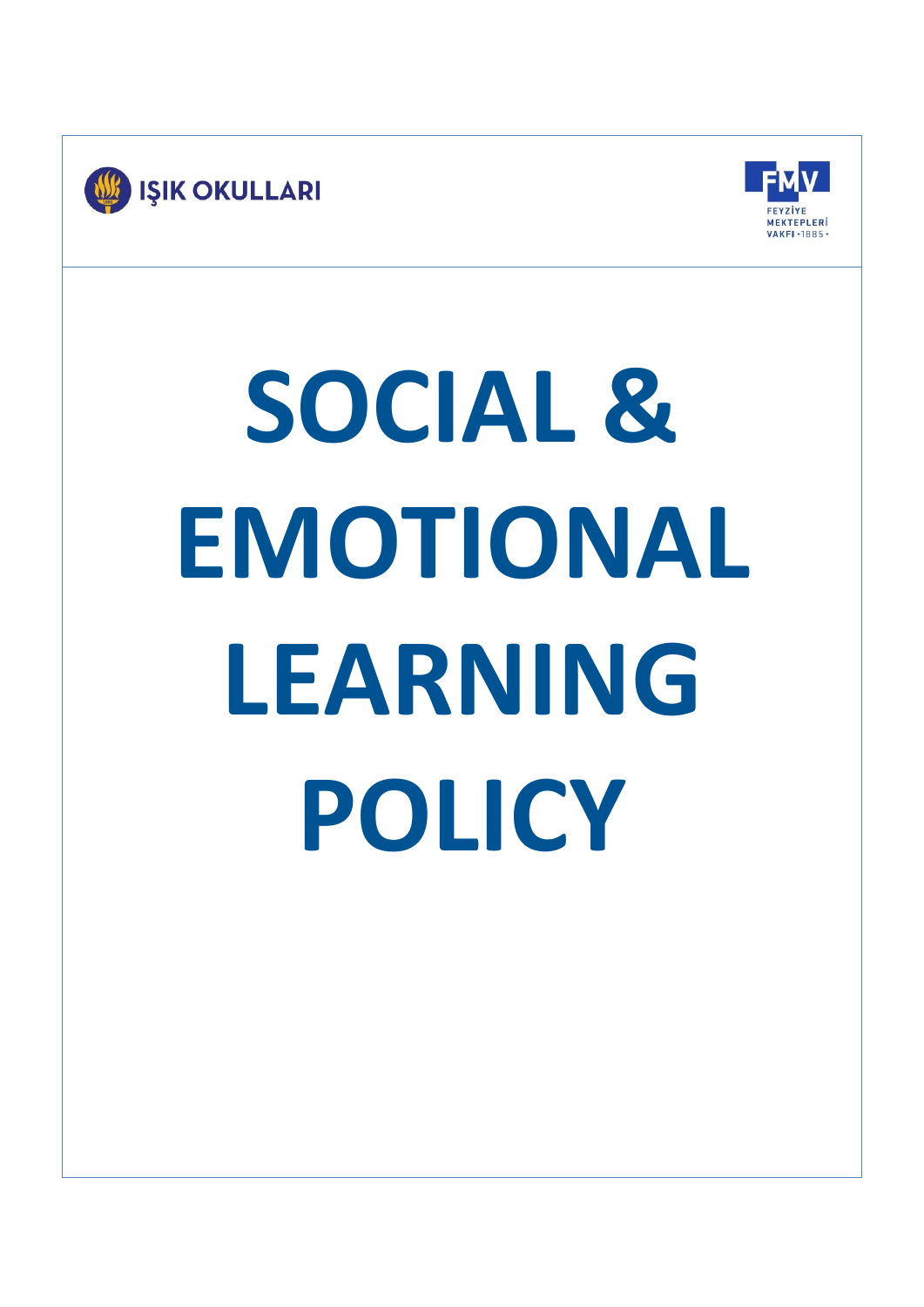# **TABLE OF CONTENTS**

| 1.4. Who is the Target Group of the Social And Emotional Learning Policy? 6  |    |  |  |
|------------------------------------------------------------------------------|----|--|--|
|                                                                              |    |  |  |
|                                                                              |    |  |  |
|                                                                              |    |  |  |
|                                                                              |    |  |  |
|                                                                              |    |  |  |
|                                                                              |    |  |  |
|                                                                              |    |  |  |
| 5.                                                                           |    |  |  |
| 6.                                                                           |    |  |  |
| Linking the Social and Emotional Learning Policy with Other Policies 8<br>7. |    |  |  |
|                                                                              |    |  |  |
|                                                                              |    |  |  |
|                                                                              |    |  |  |
|                                                                              |    |  |  |
|                                                                              | 10 |  |  |
|                                                                              |    |  |  |
| <b>References</b>                                                            |    |  |  |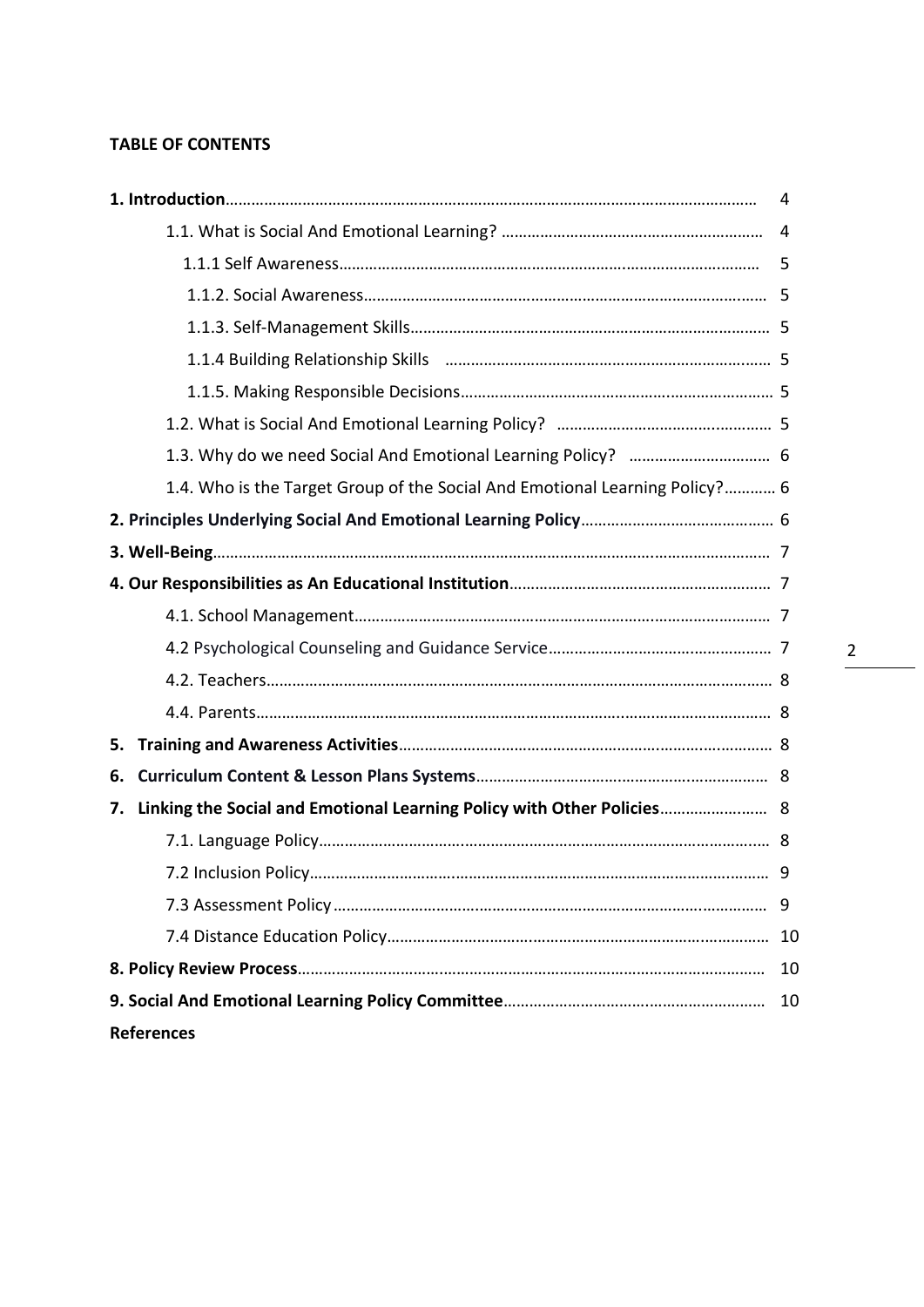# **Our Mission**

Illuminating the past and the future through education.

# **Our Vision**

FMV Işık Schools is an institution whose primary guiding principle is to 'raise good citizens'. It aims to raise citizens who adopt ethical values, have command of their mother tongue, are active in more than one foreign language, are tolerant towards different cultures, have historical awareness, have scientific thinking, have analytical skills, are environmentally conscious and lifelong learners.

# **Aims**

In line with the principles of Atatürk, we aim to do the following;

- Foster appreciation and mindfulness of the differences, rights and needs of others, promote internalisation of the democratic values such as peace, tolerance, democracy and human rights.
- Raise individuals who are sensitive to the environment and the society, have a sense of responsibility and have decision-making skills.
- Raise individuals who are proficient in at least one foreign language and who have adopted the idea that diversity is wealth.
- versatile world citizens by creating an environment where they respect local and international cultures.
- Ensure that our students have digital citizenship skills.
- Raise individuals who adopt academic honesty as a principle in their studies.
- Assist in putting learned knowledge into practice through experience, and support creativity.
- Promote experiences in arts, sports, social and academic activities, both nationally and internationally.
- Help develop self-awareness, to enable good decisions and choices for further study and adulthood, and prepare them for the next step of their education.

# **IB (The International Baccalaureate®) Mission**

The International Baccalaureate® aims to develop inquiring, knowledgeable and caring young people who help to create a better and more peaceful world through intercultural understanding and respect.

To this end, the organization works with schools, governments and international organizations to develop challenging programmes of international education and rigorous assessment.

This policy constitutes the principles of the Social And Emotional Learning Policy of FMV Işık Schools.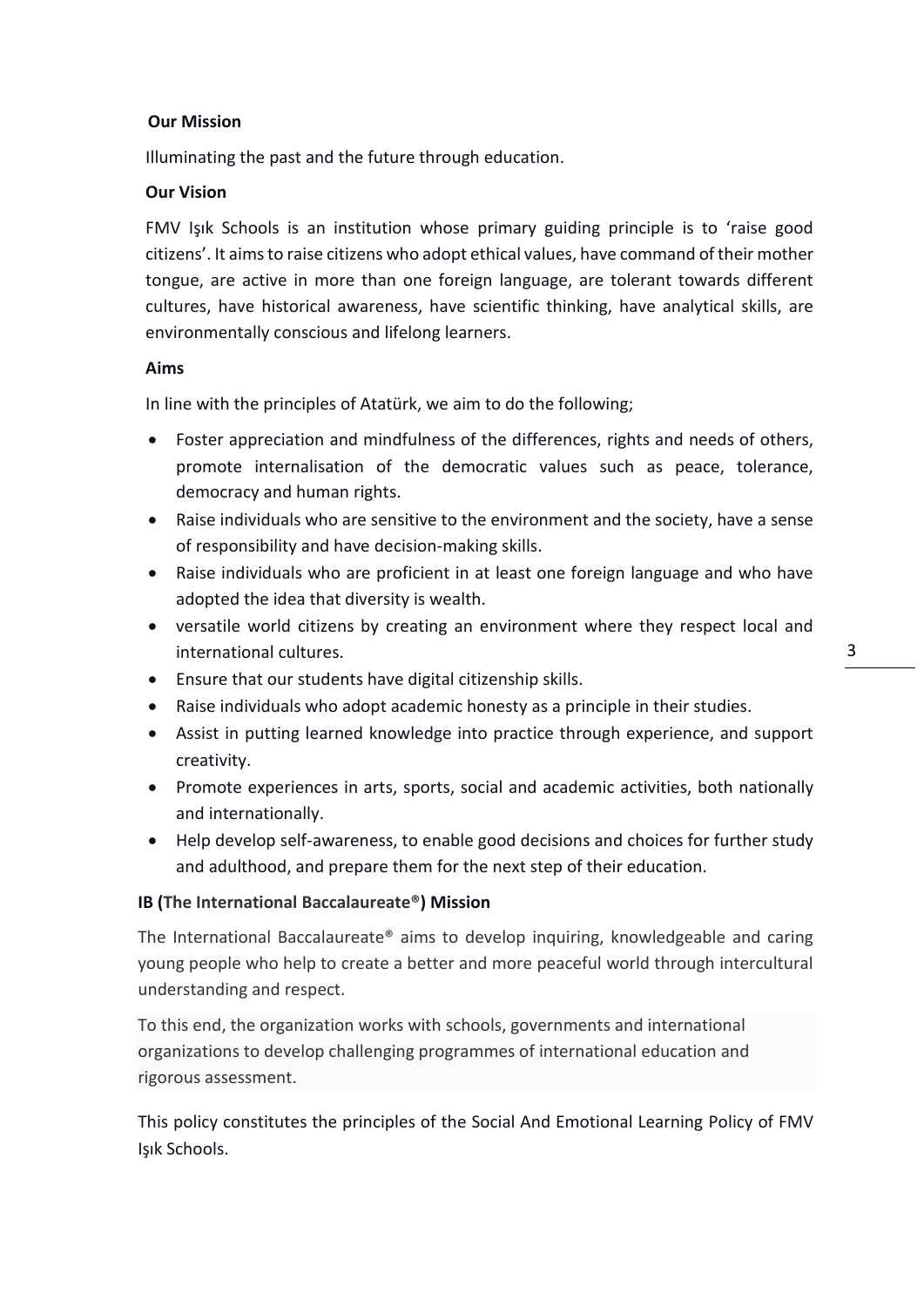### **1. Introduction and General Information**

People need social and emotional skills just as much as academic skills. With the difficulties and uncertainties brought by the pandemic conditions, students' social and emotional development and the well-being of education stakeholders have become the priority of both educators and families (Bond, 2020). Although social and emotional learning draws great attention among educators in these challenging conditions worldwide, it is not seen as a new trend by educators but as a missing part of education (Black, 2021). For this reason, social and emotional learning is accepted as one of the basic learning areas in our institution, and studies to develop social and emotional skills are carried out at all levels from kindergarten to high school.

### **1.1 Social and Emotional Learning**

Social and emotional learning (SEL) is a learning process that includes the skills necessary for students of all ages to enable them to understand, express, manage, and empathize with others. These learned skills help students make responsible decisions, establish healthy relationships, and self-regulate to reach their goals. Individuals with developed social-emotional skills are more successful in coping with daily routines' difficulties, thus leading a more successful and fulfilling life. These skills are learned and taught in every developmental period, starting from pre-school. There are five main areas of SEL.



*Figure 1 CASEL Social and Emotional Learning Framework*

The framework given in Figure 1 is social and emotional learning; it argues that it is most beneficial when incorporated into the school's academic curriculum, culture, practices, and policies and implemented in ongoing collaboration with families and community organizations. This purpose emphasizes the necessity of creating discipline approaches that encourage students' voice and participation, support classroom and school climate, and establish strong family and community partnerships. It advocates that social and emotional learning skills, which form the center of the framework, will develop through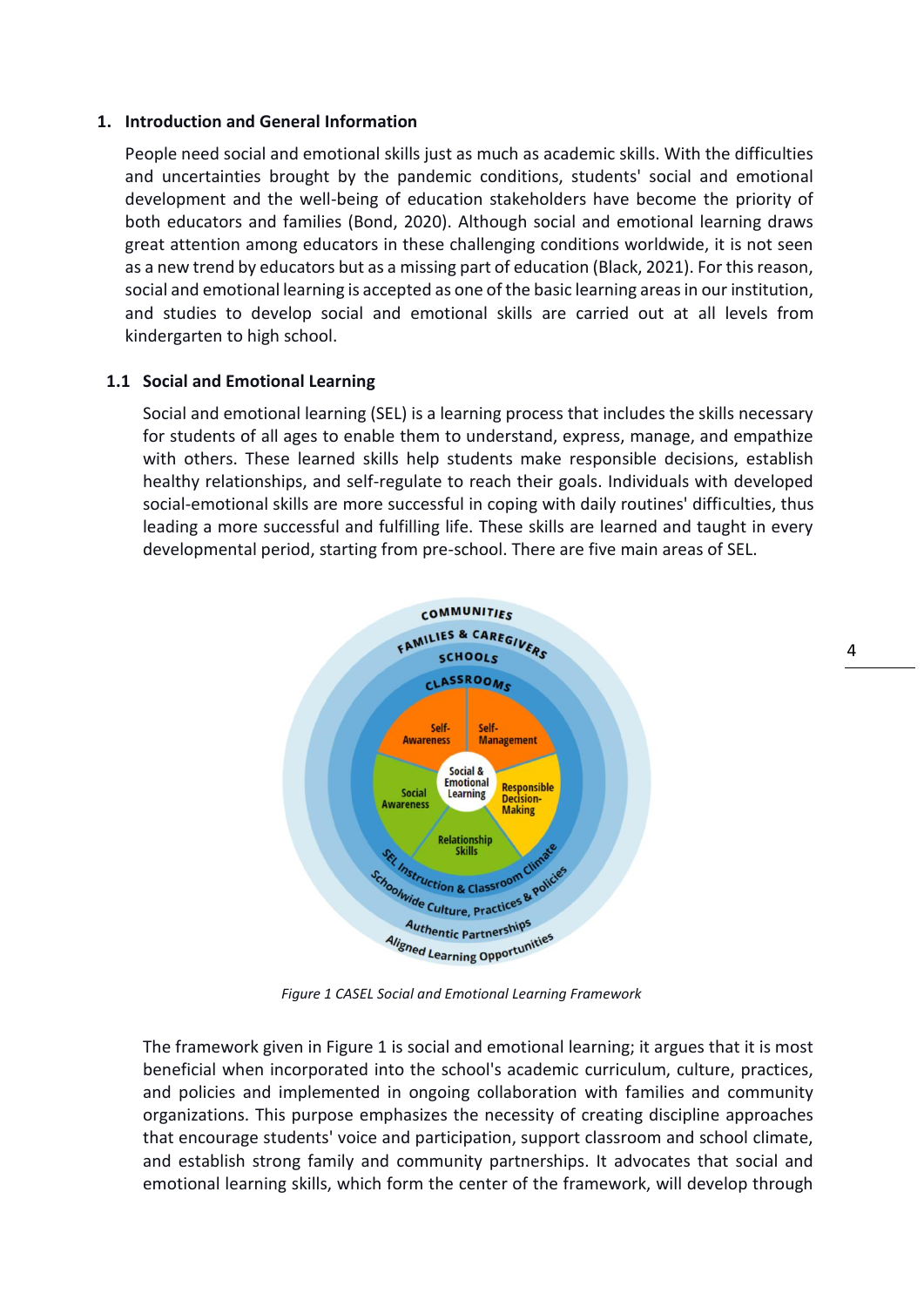coordinated practices that create equitable learning environments in key environments of classrooms, schools, families, and communities. Social and emotional learning is not only conducted through individual-centered skill development; it is also involved in environmental factors such as the school climate being supportive, caring, safe, and conducive to success, forms of communication, classroom rules, striving for the success of all students, openness to communication with families, and inclusion of communities. These efforts enable individuals to become knowledgeable, responsible, compassionate, productive, non-violent, ethical, and contributing to society. The skills at the center of this framework are as follows:

# **1.1.1 Self Awareness**

Self-awareness is defined as an individual's ability to understand his own feelings, thoughts, and values and how these affect his behavior in different environments. It bears the individual's self-confidence and self-awareness of his own strengths and limitations in line with a purpose.

### **1.1.2 Social Awareness**

Social awareness is defined as the capacity to understand and empathize with the perspectives of others. Understanding perspectives of different backgrounds, cultures, and contexts are also considered social awareness.

### **1.1.3 Self-Management Skills**

Self-management skills are defined as effectively managing one's feelings, thoughts, and behaviors in different situations and achieving their goals and objectives. It includes the capacity to delay gratification, manage stress, and feel motivated and active to achieve personal and collective goals.

### **1.1.4 Relationship-Building Skills**

Relationship-building skills can be defined as forming and maintaining healthy and supportive relationships effectively with diverse individuals and groups. It includes communicating openly, effectively, and positively, listening actively, cooperating, and working collaboratively to solve problems and resolve conflict through constructive negotiation.

### **1.1.5 Making Responsible Decisions**

Taking responsible decisions is defined as the ability to make prudent and constructive choices, taking into account personal behavior and social interactions in various situations and minding the consequences that may affect oneself and others.

### **1.2 What is Social And Emotional Learning Policy?**

FMV Işık Schools' social and emotional learning policy is based on the psychological wellbeing of all individuals who make up the school community. This policy has been prepared to pay regard to the effects of the social and emotional learning process on academic and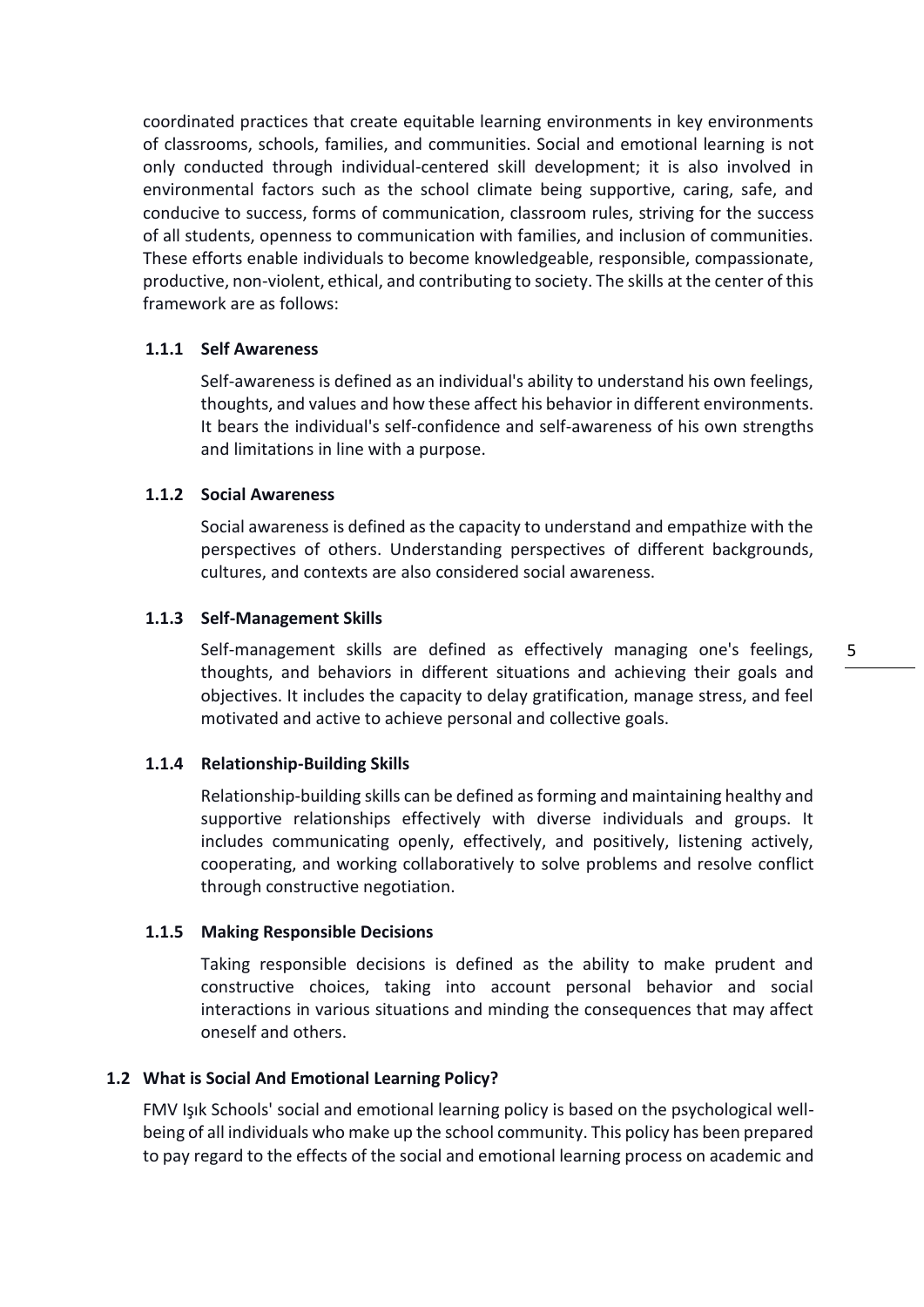holistic development. With this policy, we make all our effort on social and emotional learning a principled one.

# **1.3 Why Do We Need Social And Emotional Learning Policy?**

Self-awareness, social awareness, self-control, relationship-building skills, and responsible decision-making, which are the five social and emotional learning areas, are life skills that an individual will need throughout his/her life. It is of great importance to support the social and emotional skills of the student for efficient and permanent learning to take place and for academic studies to be successful.

### **1.4 Who is the Target Audience of the Social And Emotional Learning Policy?**

The entire school community of FMV Işık Schools, including school management, students, teachers, parents, and support units, constitute the target audience of the social and emotional learning policy.

### **2. Principles Underlying Social And Emotional Learning Policy**

The achievement of the Social-Emotional Development Program in FMV Işık Schools includes the following basic practices.

### **2.1 Associating Social-Emotional Development with the Curriculum**

The share of learning, also called "implicit-inadvertent, natural learning", has a great role in students' social-emotional skills in the family and school environment. Social-emotional skills are not limited to activities carried out in guidance activities or club/event hours. In addition to this, teachers already support students learning these skills by being a rolemodel. However, there is still a need for planned and structured "open learning" techniques and practices to support students' social and emotional development within the school environment. In this direction, efforts to create awareness on the issue are carried out continuously.

### **2.2 School Climate**

The physical and cultural environment of the school, the implementation of regulations and policies, the interaction of the school community, and the learning environment within the school constitute the school climate. Studies show that the acquisition of social-emotional skills is improved in positive school climates.

### **2.3 Interventions**

Studies to be carried out for students who need social, emotional, and cognitive support are planned and continued. These studies include orientation, school adaptation, etc.

# **2.4 Student Participation**

It is important to provide an appropriate environment at school for self-actualization. The school supports students in connecting with their teachers and developing a self-theory of development for their active participation. It plans learning environments and activities for this purpose. It adopts and maintains a student tracking system that identifies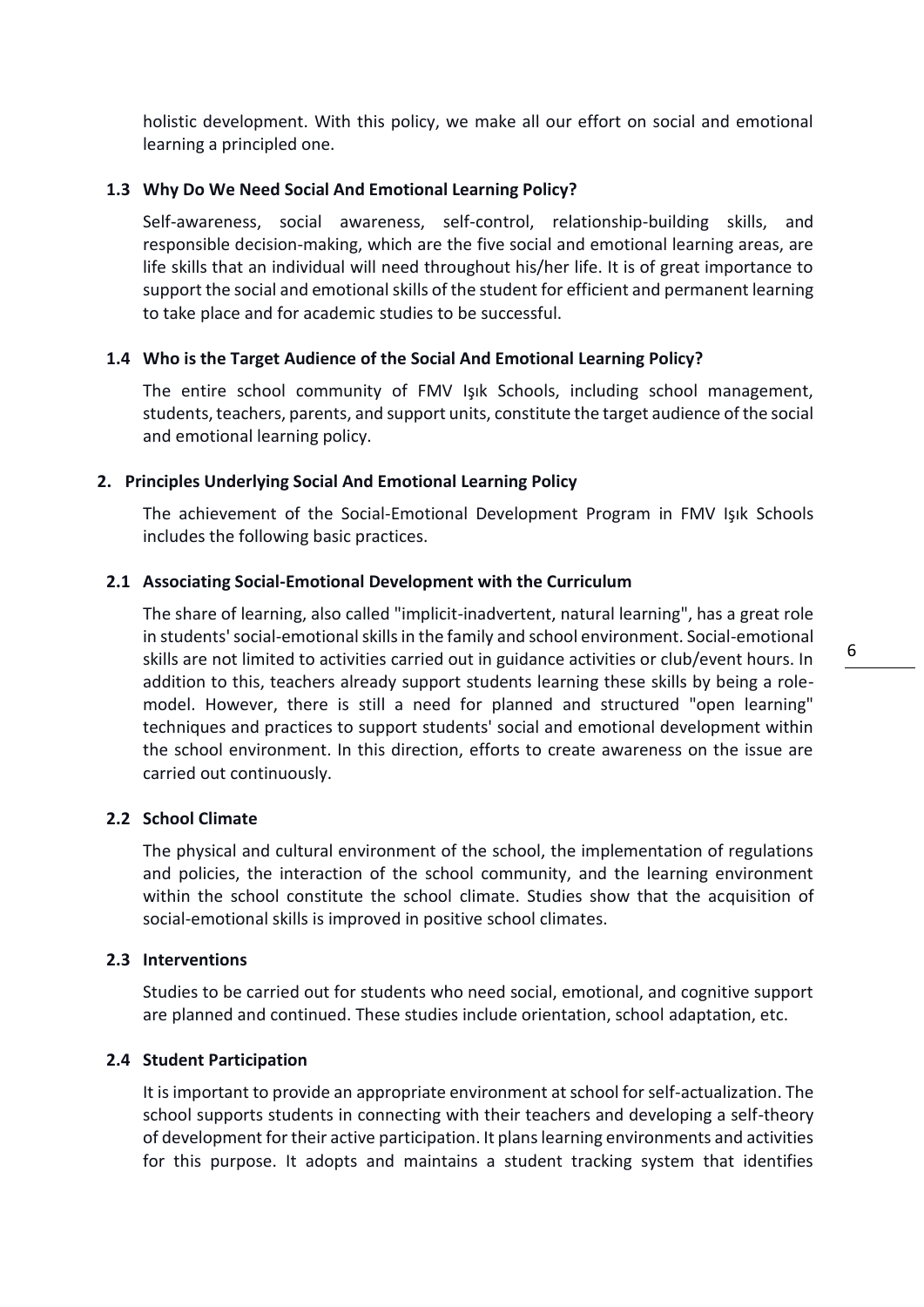students with emotional and academic difficulties. Thus, this allows all students to participate equally in the social-emotional learning process.

# **2.5 Social-Emotional Skills and the Well-Being of School Staff**

The well-being of school staff forms a large part of the positive school climate and directly affects students' social-emotional development. The well-being of school staff is positively supported by the creation of environments that support understanding, respect, value, and a sense of justice towards school staff by the school community.

# **2.6 Parent Collaboration: Supporting the Parent and Receiving Support for the Student**

In order to support the social and emotional development of students, parents are included in the process as needed. In addition, meetings, informative seminars, and publications are prepared for all parents.

# **2.7 Maintaining Quality in Practice**

The needs of students and the entire school community are determined by means of questionnaires, individual interviews, workshops, management reports, etc. A program is created to meet the identified needs. During the continuation stages of the program, within Işık Internal Training Academy, exercises and supervision studies are carried out. Seminars, conferences, symposiums, and meetings are organized.

# **3. Well-Being**

At FMV Işık Schools, well-being is defined as the individual's being in harmony with himself and with other individuals. It entails carrying out positive thoughts and feelings about life, meeting their spiritual, emotional, and physical needs, and having the space to express themselves freely in a society where individual differences are accepted.

# **4. Our Responsibilities as an Educational Institution**

# **4.1 School Management**

FMV Işık Schools management creates an atmosphere of openness, justice, trust, and mutual respect in order to ensure well-being within the institution, listens to the opinions of the students, and improves their sensitivity, subjectivity, and leadership abilities. It protects all students' physical, mental, and emotional health and ensures their general well-being. The school administration has clearly defined and effectively implemented child protection policy procedures.

# **4.2 Psychological Counseling and Guidance Service**

In order to support and maintain the well-being of the school community, FMV Işık Schools Psychological Counseling and Guidance Services plan and conduct individual and group meetings with students, carry out in-class guidance activities and apply various tests and inventories depending on the needs. It organizes individual parent meetings, seminars and workshops, individual teacher meetings, supervision studies for teachers, and in-service training organizations that contribute to professional development. A thirdparty company continues its activities by planning training for its employees.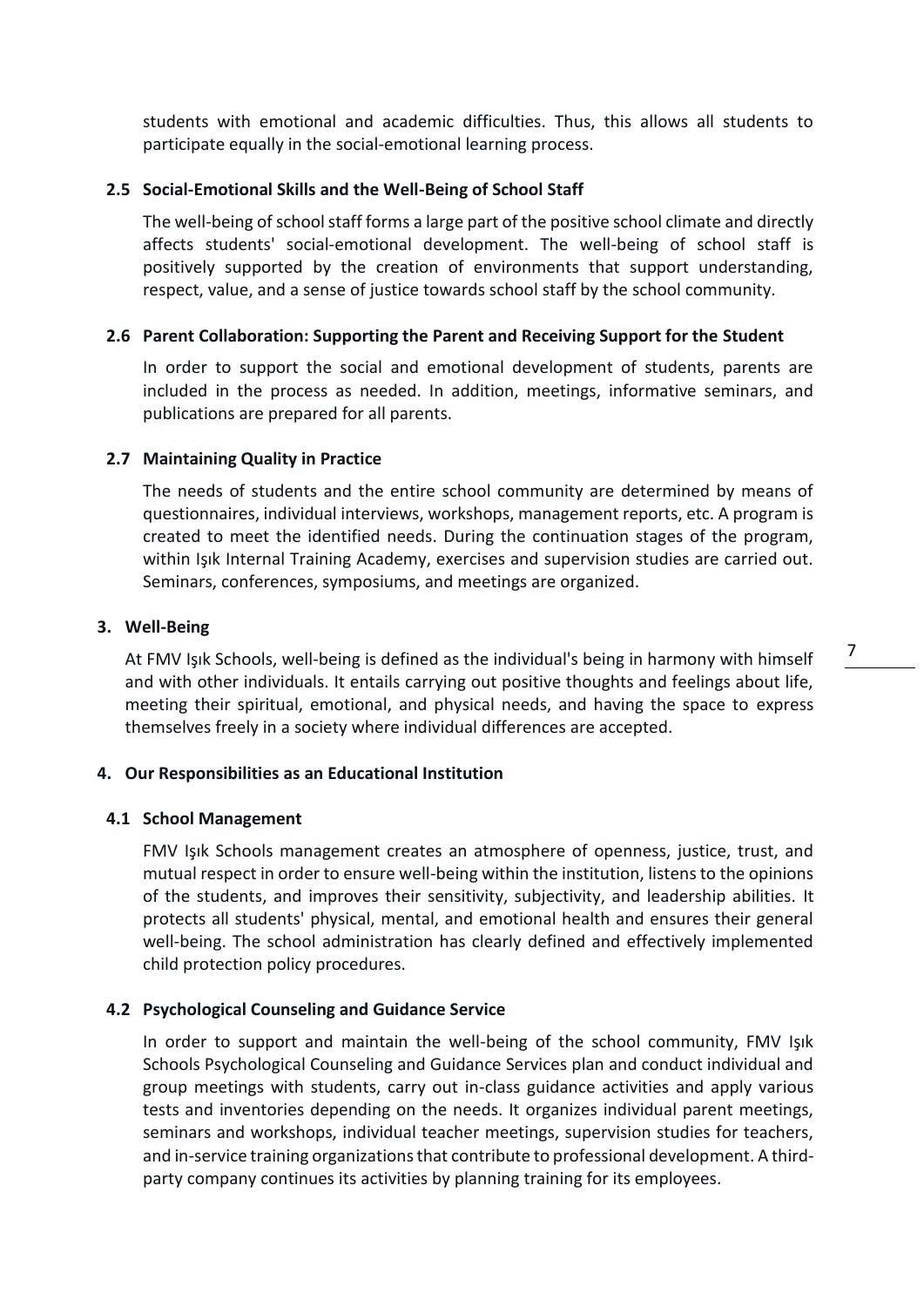# **4.3 Teachers**

FMV Işık Schools teachers primarily understand their own feelings and thoughts and realize the effects of their behavior. Teachers provide the appropriate learning environment necessary for students' social and emotional development and create models for these skills. They offer guidance on providing a supportive, culturally sensitive environment for students' well-being.

### **4.4 Parents**

FMV Işık Schools' parents recognize and support the school climate and contribute to the execution of the process in cooperation with the school when needed.

### **5. Training and Awareness Practices**

FMV Işık Schools organize awareness activities by arranging training such as Administrative Staff Supervision Studies, Psychological Counseling and Guidance Unit Supervision Studies, In-Service Trainings, Teacher Supervision Studies, Supplier Company Trainings, Self-Care Personnel Trainings, Parent Training etc.

### **6. Curriculum Content & Lesson Plans Systems**

At Işık Schools, lesson plans are prepared with interdisciplinary and student-centered studies in order to improve and develop the learning and teaching process and ensure the active participation of all learners in the process. IB PYP, IB DP and AP, and programmes are implemented. In addition to these practices and programs aimed at helping learners acquire reasoning and critical thinking skills, all curriculum studies are prepared, taking into account the students' cognitive and social-emotional needs. Lesson plans are prepared within the framework of UbD and studies for all grade levels are implemented.

By ensuring that students develop appropriate social behaviors, maintaining positive relationships in the classroom environment, and directing teamwork to overcome individual difficulties, the social-emotional development process is incorporated into the lesson plans to include collaborative learning throughout the entire curriculum content. Activities and studies that allow learners to express their own feelings and experiences are scheduled throughout the curriculum. In all branches, learners are supported to create products in order to facilitate expression and support self-efficiency.

Community service studies are carried out together with the curriculum content in all branches, supporting concepts such as empathy, problem-solving, and respect for individual differences, which contribute greatly to social-emotional learning. Learners are encouraged to participate in community service work.

### **7. Linking Social and Emotional Learning Policy with Other Policies**

### **7.1 Language Policy**

The language policy of our school has been established with the aim to enable our students to express themselves correctly and communicate properly with others. Language is the manifestation of thought. Our education program, which aims to raise thinking, researching, and questioning individuals, puts language learning at the center of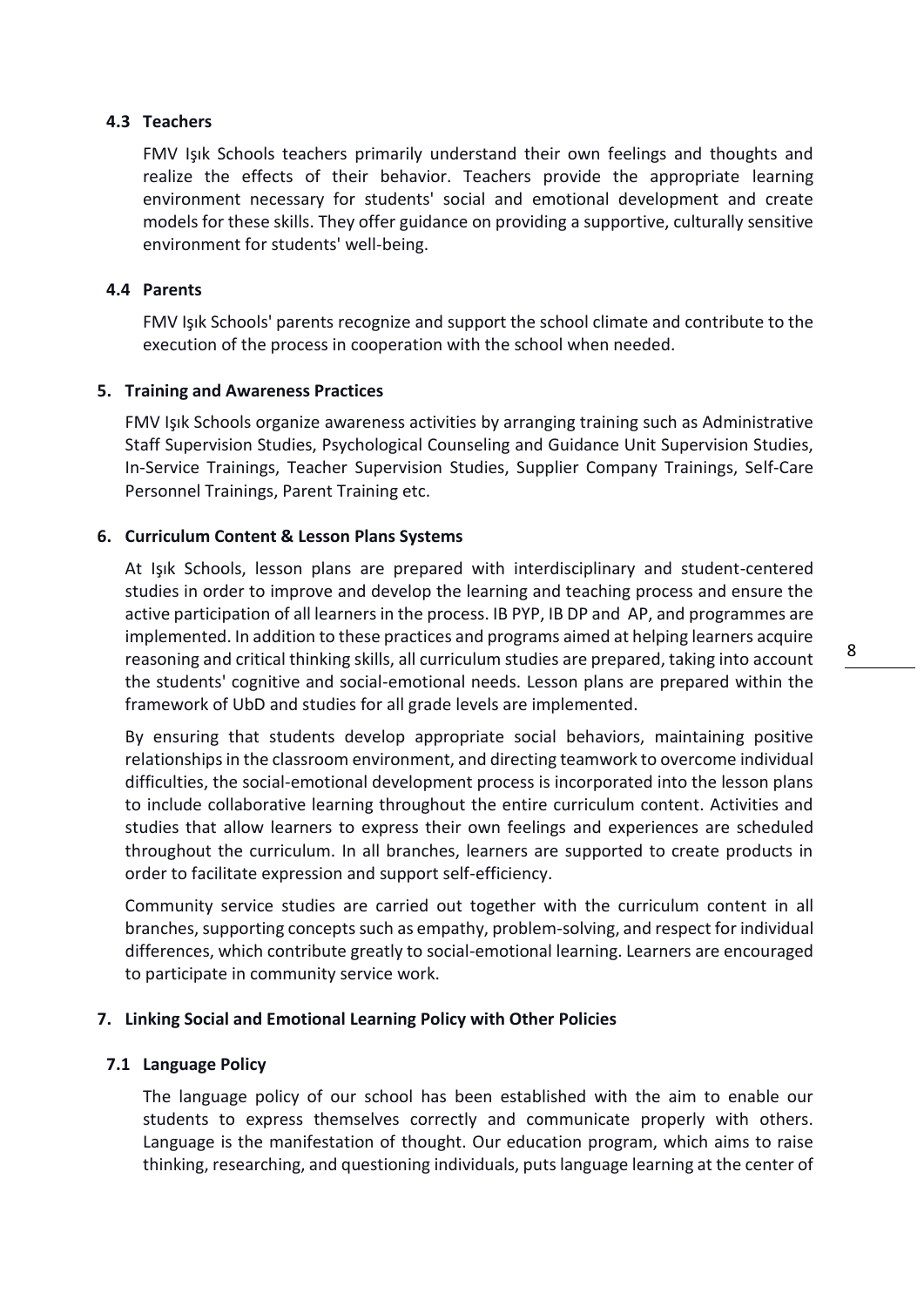self-expression. One of the first indicators of social and emotional learning is the correct and appropriate use of language. Self-awareness, social awareness, self-control, relationship-building skills, and responsible decision-making, which are the social and emotional learning areas, are life skills that an individual will need throughout his/her life. It is of great importance to support the social and emotional skills of the student in order for efficient and permanent learning to take place and for academic studies to be successful. Individuals who use Turkish correctly, beautifully, and effectively, think critically and creatively, use and produce information, are entrepreneurial, and attach importance to personal and social values, are also successful in social and emotional learning areas. This is why our students of all ages acquire the necessary skills to understand, express, and manage their emotions and to show empathy to others through language education. Including social and emotional skills within the scope of Turkish lessons is important in supporting language development and helping students gain these skills. Social and emotional skills have an important role in adapting to social life in terms of the support they provide to the individual regarding communication. However, language development also develops with social relations. Reading, speaking, and listening acquisitions of Turkish lessons are also important for social and emotional skill attainment – especially self-awareness.

In all our schools, the basic philosophy of our mother tongue education is to create our students' cultural and conceptual perspectives in their native language, to enable them to use their mother tongue effectively and correctly in their lives and in the problemsolving process while also developing creativity and awareness. This basic philosophy is intertwined with the field of social and emotional learning.

### **7.2 Inclusion Policy**

FMV Işık Schools' Inclusion Policy focuses on supporting individual differences and helping students become the person they want to be and aims to reveal our students' strengths and develop skills that seem to be challenging.

Within the scope of the Inclusion Policy, the needs of all students who need cognitive, emotional, and social support in the school community are determined and necessary studies are carried out. These studies also support the development of responsible decision-making, relationship, self-awareness, self-management, and social awareness skills, which are at the center of Social Emotional Learning. With the cognitive assessment and support activities carried out, the psychological counselor of the appropriate level, the learning support unit specialist/special education teacher, the classroom teacher, the parent, and the student are informed, and all stakeholders follow the process.

In addition, the learning processes of students with individual learning differences are monitored via the Kindergarten to High School Student Monitoring System (ALIS) and the Academic Coaching System.

# **7.3 Assessment Policy**

Our school's SEL program's measurement and evaluation policy enable children to achieve success in both their academic and social lives. Measurement and evaluation are important in social and emotional learning, as in other disciplines that involve learning. In addition to measurement and evaluation tools that require expertise, teachers can use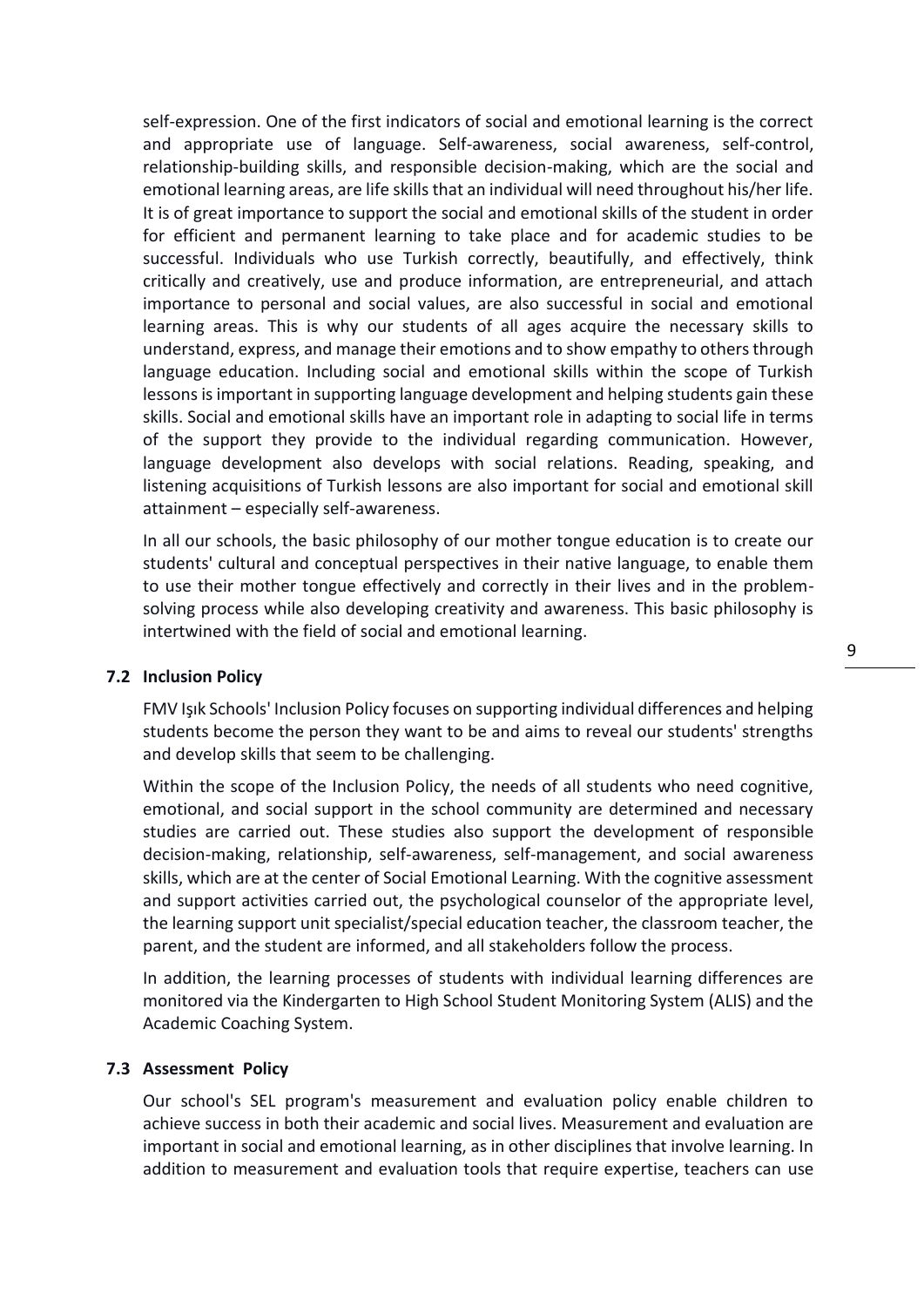measurement and evaluation methods directly with children, such as self-assessment, peer assessment, portfolio, observation, teacher-student interviews, peer interviews, etc. The social-emotional skills of students are followed by using process evaluation methods.

### **7.4 Distance Education Policy**

FMV Işık Schools aim to provide high-quality education in all situations and conditions. Due to the fact that remote education has become more widespread in our country and the world due to the global epidemic, the need to create a distance education policy has come to the fore. Therefore, a distance education policy has been prepared. FMV Işık Schools' Distance Education Policy adopts to sustain high-quality education with a holistic and balanced pedagogical approach through educational technologies, in conditions where the school is physically closed for various reasons, face-to-face education cannot be done or as a part of the academic program.

From this point of view, in order to provide high-quality education, whether education is delivered face-to-face or remotely, it is necessary to focus on the needs of students and create a holistic education program. Social and emotional learning is the most basic need of students today, and social-emotional learning should also be supported in the digital environment. The distance education process we have experienced due to the global epidemic has also shown us that students can continue interacting in the digital environment. It is possible to support social learning areas, which are students' most basic needs, through distance education.

### **8. Policy Review Process**

The development, implementation, and review of the School Social and Emotional Learning policy is a process where all employees participate. It includes collaboration between the foundation and school management, the CIS Coordinator, IB coordinators, department heads, teachers, librarians, students, parents, and other school community members.

A guiding committee was initially formed while developing the FMV Işık Schools' Social and Emotional Learning Policy. Our school's global citizenship policy is based on the "Social and Emotional Learning Policy Executive Committee," formed by different school community members (administrators, teachers, students, parents, guidance service, school-parent union members, etc.). It was created by the agreement of education and training on the relevant beliefs and values. It is the responsibility of the steering committee to maintain constant communication with the people they represent.

The commission reviews this policy at least once during an academic year.

| <b>NAME</b>         | <b>POSITION - SCHOOL</b>                                          |
|---------------------|-------------------------------------------------------------------|
| Müge YALIM ALPAN    | FMV Director of Educational Institutions & Founder Representative |
| Sema TEKDOĞAN       | School Principal - 06A                                            |
| Zeynep ENGIN        | School Principal -07A                                             |
| Ergun KARAHASANOĞLU | FMV Process Development Coordinator                               |

### **9. Social And Emotional Learning Policy Committee Members**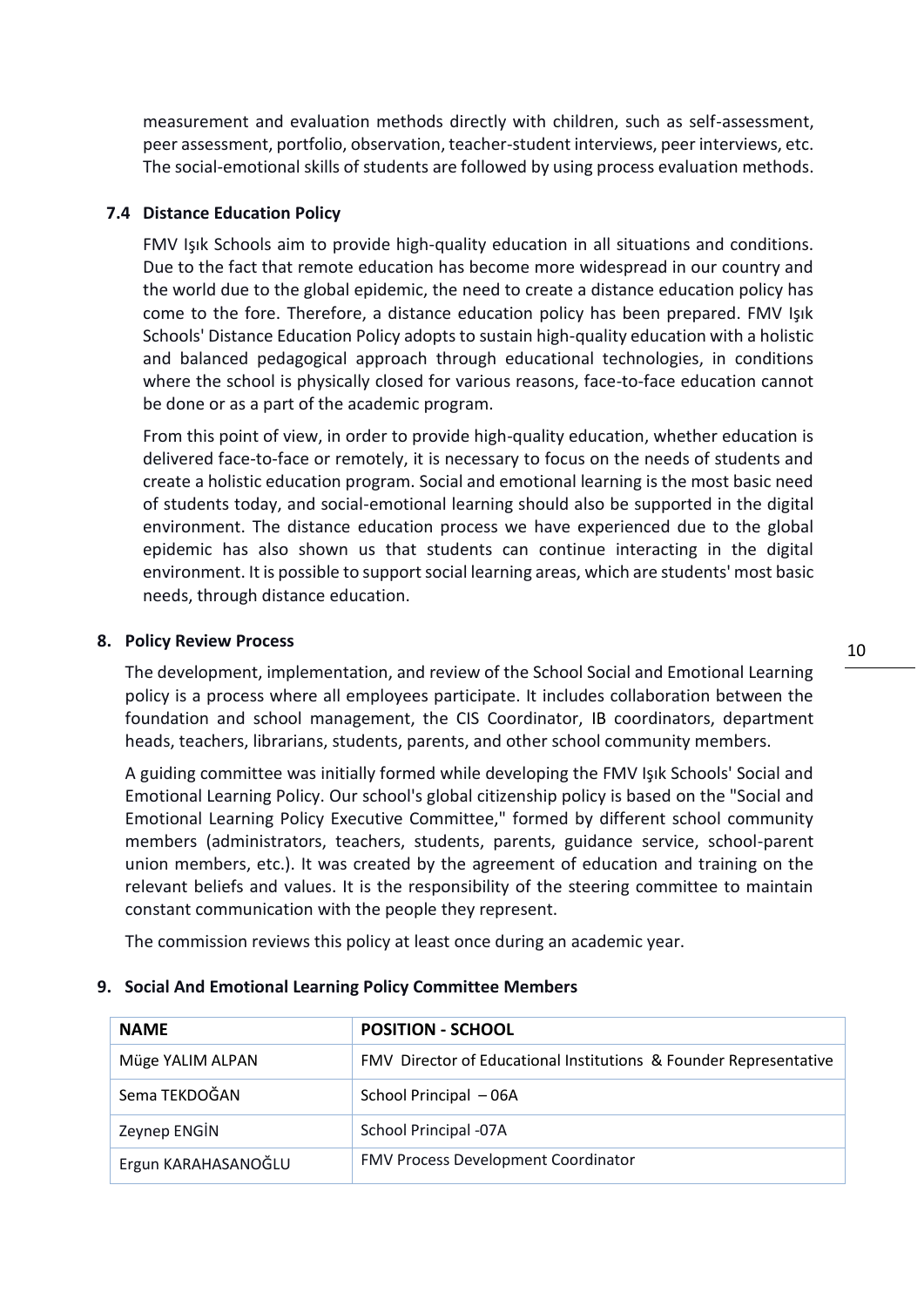| Didem ŞİRANUR            | <b>FMV Education Projects Coordinator</b>                              |
|--------------------------|------------------------------------------------------------------------|
| Songül ERDOĞAN           | FMV Işık Schools International Programmes Coordinator                  |
| İsmail Süha HAYAL        | FMV Research and Development & Educational Technologies<br>Coordinator |
| Hanzade ÖZSU             | Guidance and Psychological Counseling Coordinator-05N                  |
| Aslıhan ARIKAN DİKÇE     | Guidance and Psychological Counseling Coordinator-06A                  |
| Özge DAL                 | Head of Science Department - 06A                                       |
| <b>Mert Can DEMIRCAN</b> | Psychological Counselor / Learning Support Specialist - 06A            |
| <b>Elif KUNTER</b>       | Psychological Counselor - 07A                                          |
| <b>Bilge BASMAZ</b>      | Library Specialist - 051                                               |
| Furkan COBAN             | Assessment and Evaluation Specialist - 051                             |
| Kadriye MUTLU            | Preschool Teacher - 07A                                                |
| Liliya Nikitina          | English Teacher - 06A                                                  |
| İbrahim BAL              | Physics Teacher - 05E                                                  |
| Elif ÖZKAN GÜNEŞHAN      | English Teacher-05I                                                    |
| Osman Yücel AKTÜRK       | Classroom Teacher-06N                                                  |
| Liliya NIKITINA          | English Teacher-06A                                                    |
| Ebru KAP                 | Head of Foreign Languages Department - 05E                             |

05: FMV Işık High School – Science High School

- 06: FMV Işık Primary School
- 07: FMV Işık Kindergarten
- A: Ayazağa Campus
- E: Erenköy Campus
- I: Ispartakule Campus
- N: Nişantaşı Campus

This policy was written by the policy committee in February 2022.

# **References**

*Black, D. L. (2021). Emergence of social emotional learning (SEL) as a world phenomenon. In A. S. Kaufman & N. L. Kaufman (Eds.), Essentials of Social* 

*Emotional Learning (SEL): The Complete Guide for Schools and Practitioners (1st ed., pp. 3-27). John Wiley & Sons, Inc.*

*Bond, J. B. (2020). Social and emotional learning in a time of chaos. International Dialogues on Education, 7, 87- 92.*